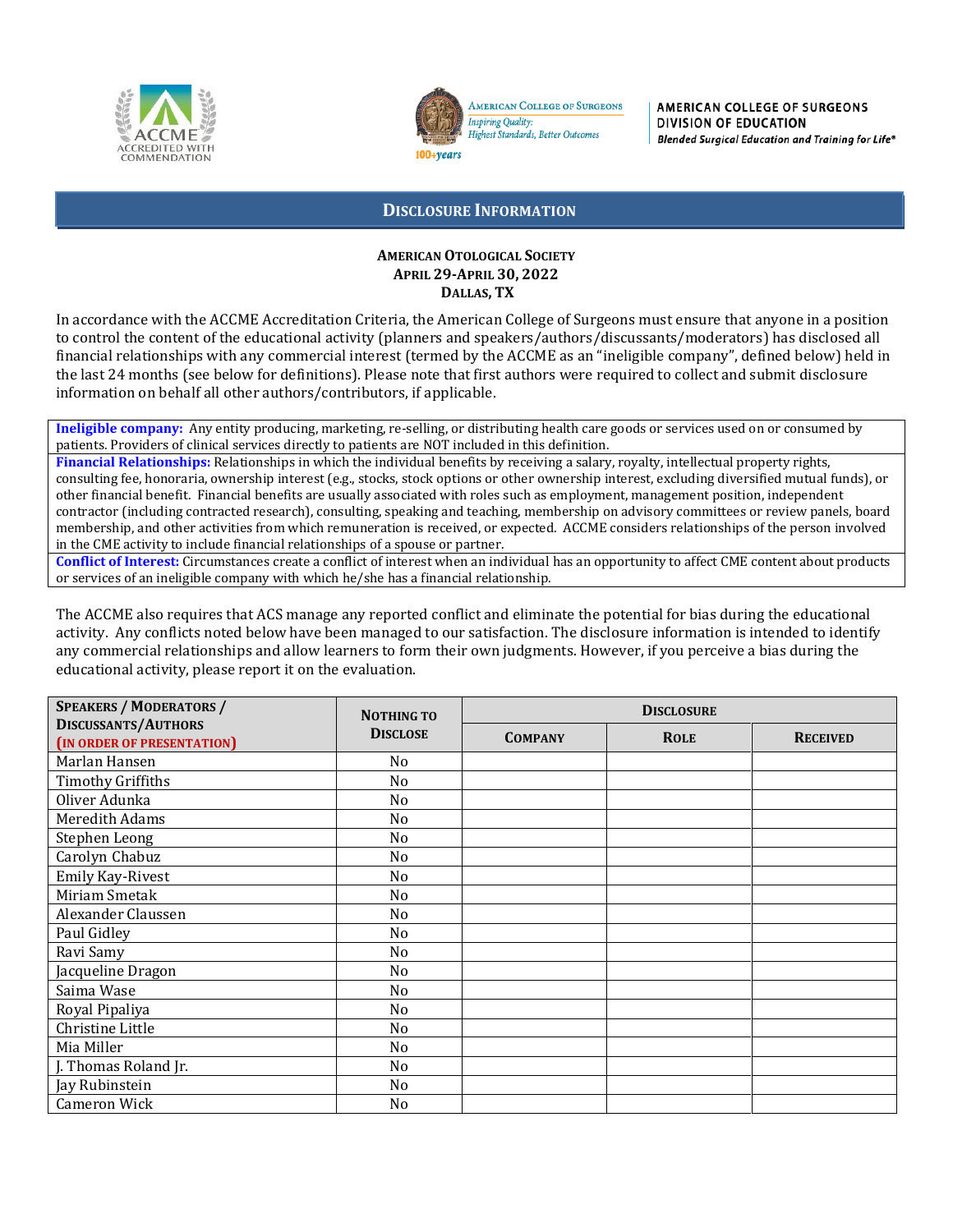| Erika Woodson                 | No                                   |                     |                                   |                 |
|-------------------------------|--------------------------------------|---------------------|-----------------------------------|-----------------|
| Samuel Gubbels                | No                                   |                     |                                   |                 |
| Adrien Eshragi                | No                                   |                     |                                   |                 |
| Walleed Almutairi             | No                                   |                     |                                   |                 |
| Miriam Smetak                 | No                                   |                     |                                   |                 |
| Kevin Brown                   | No                                   |                     |                                   |                 |
| Rahul Sharma                  | No                                   |                     |                                   |                 |
| Nicholas Andresen             | No                                   |                     |                                   |                 |
| Zachary Schwam                | No                                   |                     |                                   |                 |
| Richard Smith                 | No                                   |                     |                                   |                 |
| Sarah Mowry                   | No                                   |                     |                                   |                 |
| <b>Brian Neff</b>             | No                                   |                     |                                   |                 |
| Sarah Hodge                   | No                                   |                     |                                   |                 |
| Nabil Darwich                 | N <sub>o</sub>                       |                     |                                   |                 |
| Jason Adams                   | No                                   |                     |                                   |                 |
| Claudia Cabrera               | No                                   |                     |                                   |                 |
| Neil Osafo                    | No                                   |                     |                                   |                 |
| Richard Gurgel                | No                                   |                     |                                   |                 |
| Kevin Brown                   | Yes                                  | <b>MEDEL</b>        | <b>Surgical Advisory</b><br>Board | <b>NA</b>       |
| Jacob Kahane                  | No                                   |                     |                                   |                 |
| Kyril Cole                    | No                                   |                     |                                   |                 |
| Viktoria Schiel               | No                                   |                     |                                   |                 |
| Adam C. Kaufman               | No                                   |                     |                                   |                 |
| C. Yoonhee Ryder              | No                                   |                     |                                   |                 |
| Soha Ghossaini                | No                                   |                     |                                   |                 |
| Keiko Hirose                  | No                                   |                     |                                   |                 |
|                               |                                      |                     |                                   |                 |
|                               |                                      |                     |                                   |                 |
| Michael Hoa                   | No                                   |                     |                                   |                 |
| Alicia Quesnel                | No<br>N <sub>o</sub>                 |                     |                                   |                 |
| Andrea Vambutas               |                                      |                     |                                   |                 |
| <b>PLANNING COMMITTEE</b>     | <b>NOTHING TO</b><br><b>DISCLOSE</b> |                     | <b>DISCLOSURE</b>                 |                 |
|                               |                                      | <b>COMPANY</b>      | <b>ROLE</b>                       | <b>RECEIVED</b> |
| Marlan R. Hansen, M.D         | No                                   |                     |                                   |                 |
| Lawrence Lustig, M.D          | No                                   |                     |                                   |                 |
| Sujana S. Chandrasekhar, M.D. | No                                   |                     |                                   |                 |
| Nancy M. Young, M.D.          | No                                   |                     |                                   |                 |
| John P. Carey, M.D            | $\rm No$                             |                     |                                   |                 |
| Patrick J. Antonelli, M.D.    | Yes                                  | Arbor               | Remuneration                      | Consultant      |
|                               |                                      | Pharmaceuticals     |                                   | (spouse)        |
|                               |                                      | and Genentech       |                                   |                 |
|                               |                                      |                     |                                   |                 |
|                               |                                      | Janssen             | Remuneration                      | Consultant      |
|                               |                                      | Pharmaceutical      |                                   |                 |
|                               |                                      | <b>Next Science</b> | Research grant<br>support         | Investigator    |
|                               |                                      |                     |                                   |                 |
|                               |                                      | UpToDate            | Remuneration                      | Writer          |
|                               |                                      | Stryker             | Remuneration                      | Speaker         |
|                               |                                      | Merck, Sharpe and   | Research grant                    | Investigator    |
|                               |                                      | Dohme               | support                           | (spouse)        |
| William H. Slattery, M.D      | No                                   |                     |                                   |                 |
| Nikolas H. Blevins, MD        | No                                   |                     |                                   |                 |